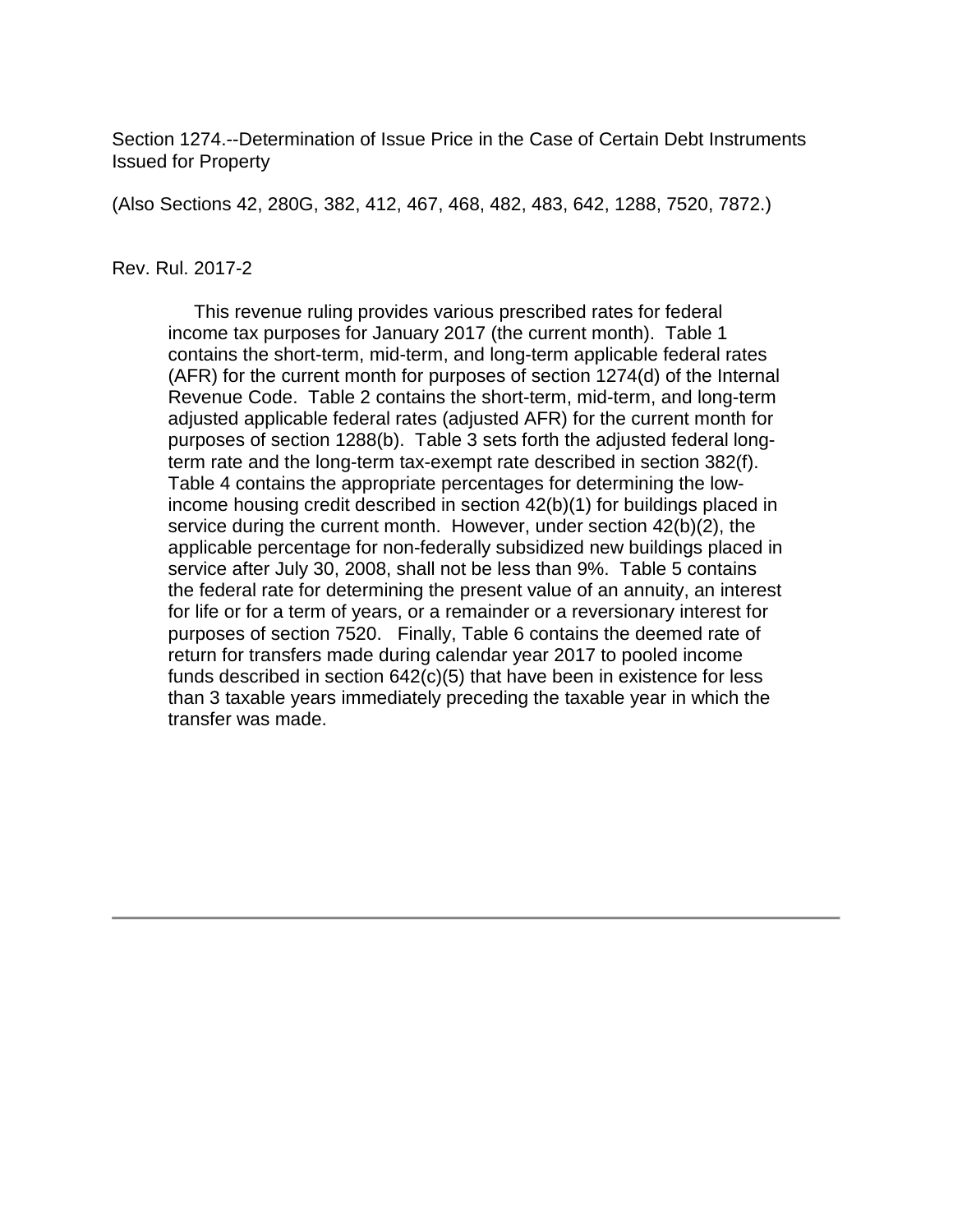# REV. RUL. 2017-2 TABLE 1

# Applicable Federal Rates (AFR) for January 2017

|            | <b>Period for Compounding</b> |            |           |         |  |
|------------|-------------------------------|------------|-----------|---------|--|
|            | Annual                        | Semiannual | Quarterly | Monthly |  |
|            |                               |            |           |         |  |
|            | Short-term                    |            |           |         |  |
|            |                               |            |           |         |  |
| <b>AFR</b> | .96%                          | .96%       | .96%      | .96%    |  |
| 110% AFR   | 1.06%                         | 1.06%      | 1.06%     | 1.06%   |  |
| 120% AFR   | 1.15%                         | 1.15%      | 1.15%     | 1.15%   |  |
| 130% AFR   | 1.25%                         | 1.25%      | 1.25%     | 1.25%   |  |
|            | Mid-term                      |            |           |         |  |
|            |                               |            |           |         |  |
| <b>AFR</b> | 1.97%                         | 1.96%      | 1.96%     | 1.95%   |  |
| 110% AFR   | 2.17%                         | 2.16%      | 2.15%     | 2.15%   |  |
| 120% AFR   | 2.36%                         | 2.35%      | 2.34%     | 2.34%   |  |
| 130% AFR   | 2.57%                         | 2.55%      | 2.54%     | 2.54%   |  |
| 150% AFR   | 2.96%                         | 2.94%      | 2.93%     | 2.92%   |  |
| 175% AFR   | 3.46%                         | 3.43%      | 3.42%     | 3.41%   |  |
|            |                               |            |           |         |  |
|            | Long-term                     |            |           |         |  |
| <b>AFR</b> | 2.75%                         | 2.73%      | 2.72%     | 2.71%   |  |
| 110% AFR   | 3.02%                         | 3.00%      | 2.99%     | 2.98%   |  |
| 120% AFR   | 3.31%                         | 3.28%      | 3.27%     | 3.26%   |  |
|            |                               |            |           |         |  |
| 130% AFR   | 3.58%                         | 3.55%      | 3.53%     | 3.52%   |  |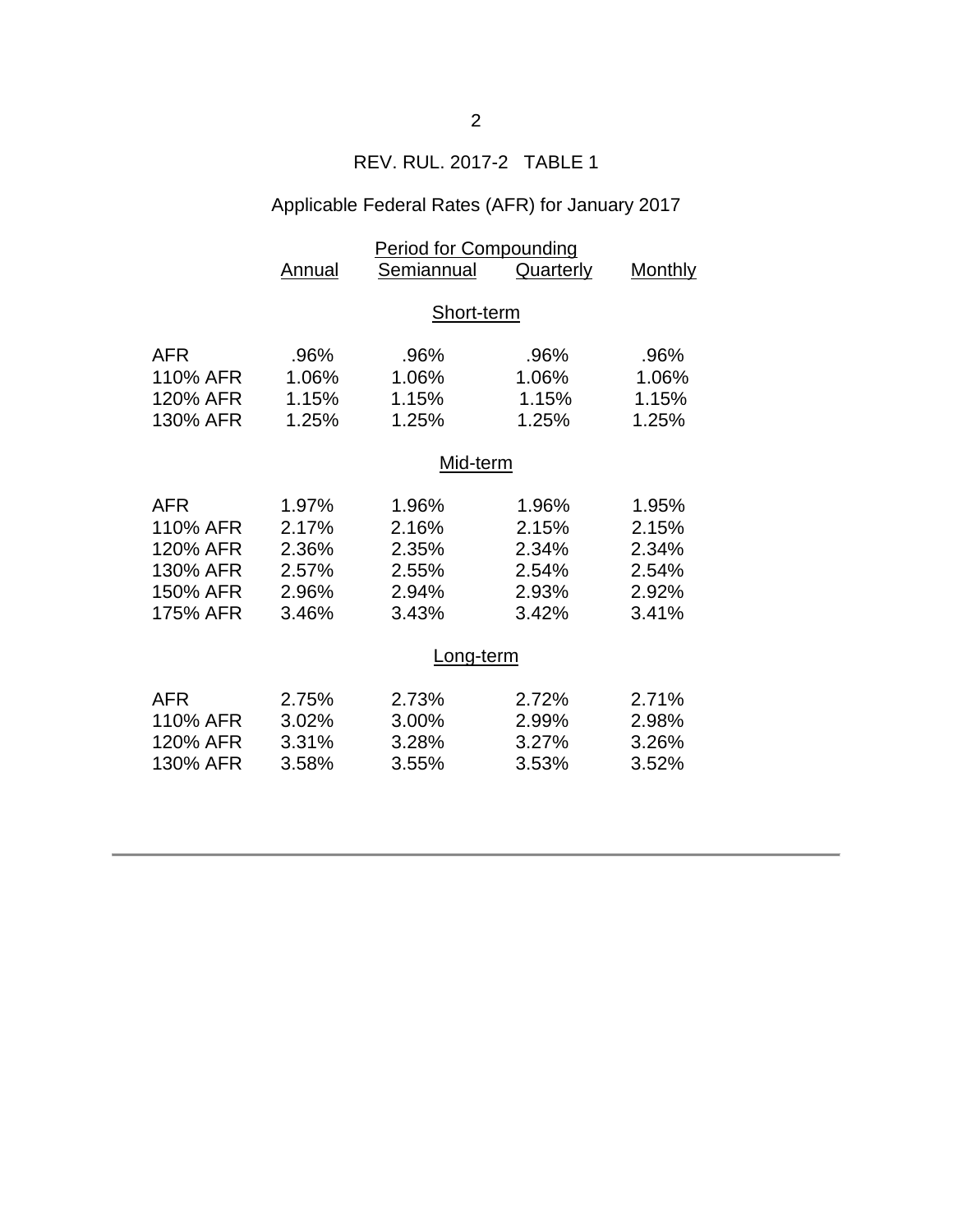## REV. RUL. 2017-2 TABLE 2

# Adjusted AFR for January 2017

|                            | <b>Period for Compounding</b> |            |           |         |  |
|----------------------------|-------------------------------|------------|-----------|---------|--|
|                            | Annual                        | Semiannual | Quarterly | Monthly |  |
| Short-term<br>adjusted AFR | .71%                          | .71%       | .71%      | .71%    |  |
| Mid-term<br>adjusted AFR   | 1.47%                         | 1.46%      | 1.46%     | 1.46%   |  |
| Long-term<br>adjusted AFR  | 2.04%                         | 2.03%      | 2.02%     | 2.02%   |  |

# REV. RUL. 2017-2 TABLE 3

| Rates Under Section 382 for January 2017                                                                                                                                             |       |
|--------------------------------------------------------------------------------------------------------------------------------------------------------------------------------------|-------|
| Adjusted federal long-term rate for the current month                                                                                                                                | 2.04% |
| Long-term tax-exempt rate for ownership changes during the<br>current month (the highest of the adjusted federal long-term<br>rates for the current month and the prior two months.) | 2.04% |